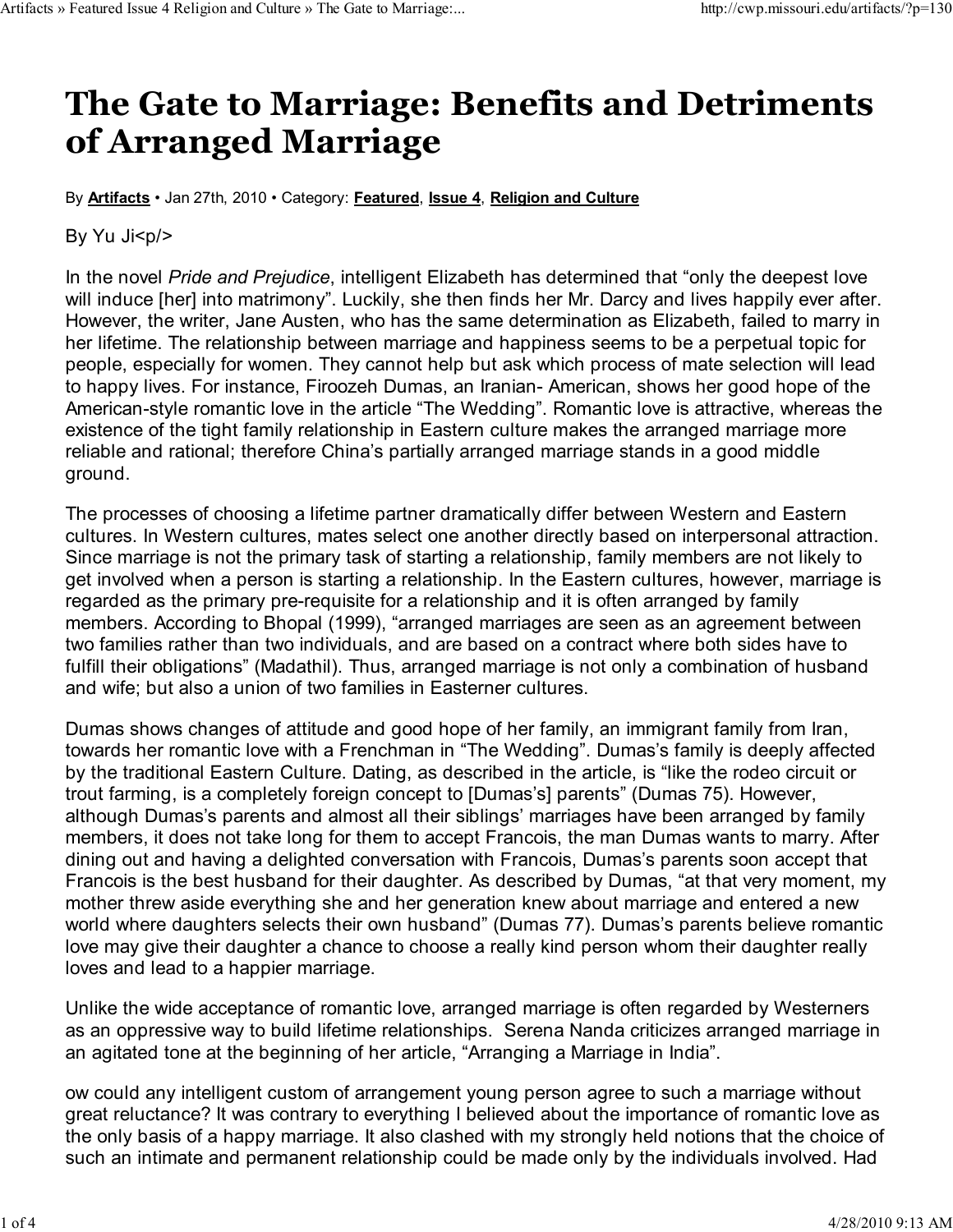anyone tried to arrange my marriage, I would have been defiant and rebellious! (Nanda 195).

As a young American woman in India for the first time, Nanda finds the arranged marriage is opposed to her belief that individuals should choose their lifetime partner by themselves. In the general view of those who believe in individualism, the personal practice of one's goals and desires is highly commended, while the interference of external power, such as society and family, is firmly opposed. The idea of arranged marriage which is against her American view of individualism and romanticism really fuel her anger.

Nevertheless, Nanda soon cannot deny that the positive aspects of arranged marriage appear to her to outweigh the negatives. First, an arranged marriage is more reliable and rational, which may reduce the rate of divorce and lead to a happy marriage. In Easterners' point of view, marriage is an once-in-a-lifetime event, while divorce might be regarded as a scandal. Therefore, the decision to marry would be made after rational and careful consideration. For instance, in arranged marriages in India, matches would be arranged "only within the same caste and general social class" (Nanda 197); thus, wives are less likely to be humiliated in the way such as being sent back to their parents or even abandoned by the husbands' families, since the husbands' families and the wives' families are coming from the same social classes, husbands' families are unlikely to look down upon brides and their families. Also, marriages would be arranged by parents after acquainting all about the boys'/girls' family background in arranged marriage in India, which makes the marriage more reliable. Unlike a variety of material bases in an arranged marriage, the only basis of romantic love is interpersonal attraction; however, interpersonal attraction may fade over time and it makes marriages less stable and may lead to unavoidable divorce. Since parents are always trying to find their children the best people to marry, it is better to have parents' guidance in choosing lifetime partners than to have inexperienced children arranged marriage by themselves.

Arranged marriages may raise the rate of marriage, too. Women may have some restrictions when choosing their husbands in traditional culture due to personal and social preconceptions of marriage. It is widely recognized that women should choose those men who are older and more intelligent than themselves as husbands, while men are encouraged to choose women who are younger and less intelligent than themselves as wives. However, the number of intelligent people is definitely less than the number of unintelligent people; thus, intelligent women may have less of a chance to find themselves husbands in romantic love than either less intelligent women or men. As a result of the increasing number of highly educated women, more and more women find themselves unable to find husbands. Arranged marriage, on the other hand, may raise the rate of marriage and make the distribution of marriage even; since marriages are arranged within the same social class and the proportion of gender in a social class is relatively equal.

Second, arranged marriage contributes to the self-confidence and natural charm of young women. In United States, where romantic love is believed to be the only basis of a happy marriage, "girls are spending more time worrying about whether they will meet a man and get married" (Nanda 195) than those girls from Eastern cultures where children's marriages are arranged by their parents do. The competition of standing out from other girls is competitive; what is worse, "the endless worrying about the rules that governed [their] behavior and about [their] popularity rating sapped both [their] self-esteem and [their] enjoyment of adolescence" (Nanda 196). These girls are losing both their self-confidence in the competition with other girls and themselves in the anxiety of getting married; and they may unable to enjoy their lives as those girls whose marriages are arranged by their parents do. In Eastern cultures, since parents in arranged marriages may carefully choose lifetime partners for their children, children may do not have to worry about their marriages; therefore, young people, especially girls may have chance to do what they are really interested in, such as reading, painting and photographing. In this way, girls are able to develop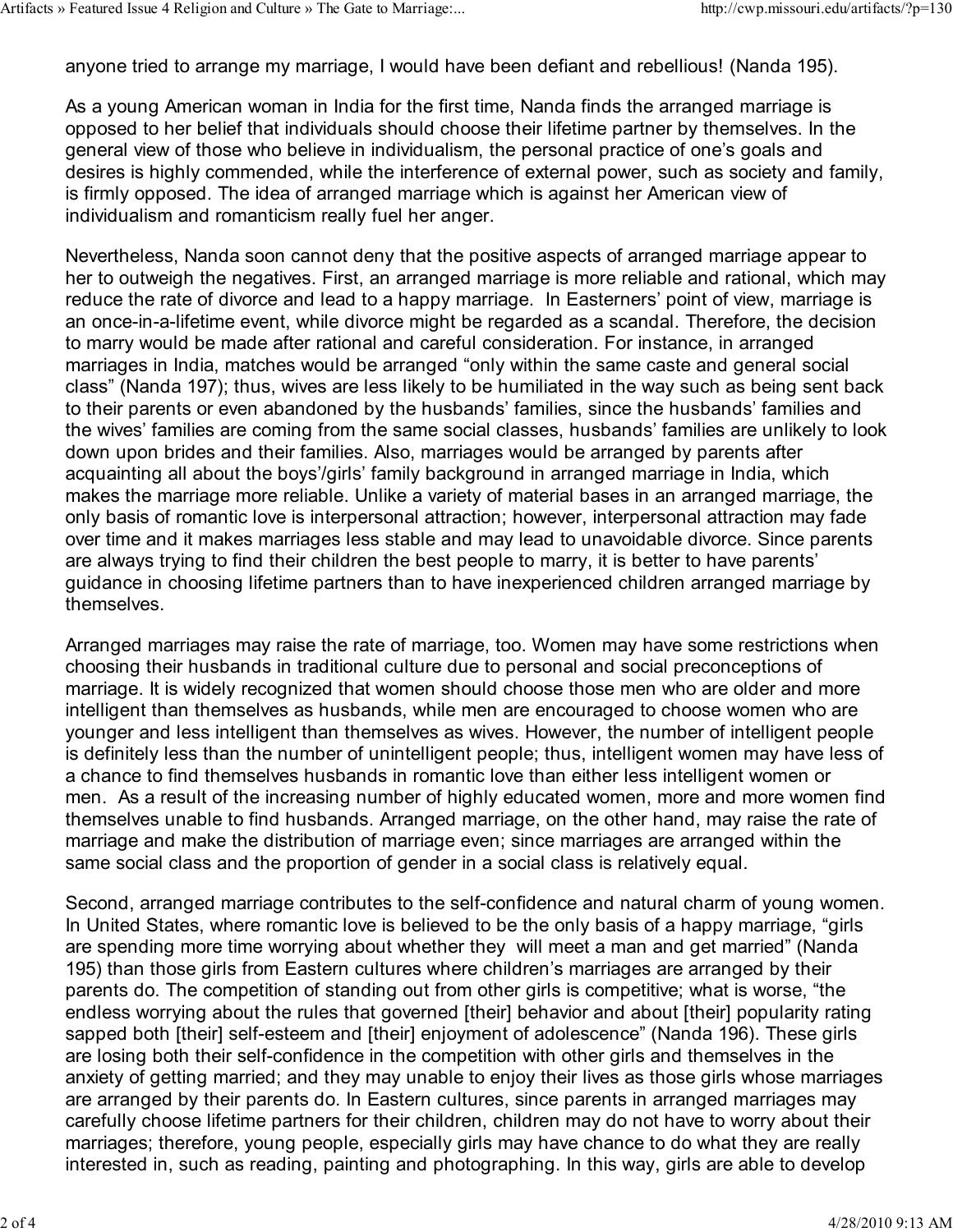their natural charm.

Furthermore, arranged marriage helps to build a peaceful family relationship, especially in Eastern cultures. In Eastern cultures, marriage is not only a combination of husband and wife; but also a union of two families. After marriage is arranged, the united families may share important resources, such as social networks and work opportunities. Therefore, the internal relationship is far more important in such a family. To be specific, the relationship between wife and mother-in law is a big issue in many families in Eastern cultures, since young couples may have to live with the husband's family. The relationship between wife and their mother-in-law usually runs awkward in romantic love, while the relationship runs better in an arranged marriage; since the mother has taken part in choosing the bride, and she is less likely to exclude the wife from her family.

Despite the difference between Eastern culture and Western culture in the matter of marriage, arranged marriages are varying in different regions within Eastern culture. India, where more than 90% of the marriages are arranged (Gautam 2002), is among the regions where arranged marriages are strictly performed, as described by Nanda. China, however, stands in a good middle ground of "tradition of arranged marriage and the irresistible rise of consumer choice, even in the area of personal relationships" (Gu 36). Instead of asking friends or relatives to help finding lifetime partners for their children, parents may come to a park as a venue "to exchange pictures and brief biographies of their children of marriageable age in the hope of finding the perfect partner for each, with the right qualifications, income and, almost as important, a compatible animal sign" (Gu 36). Definition of arranged marriage is generalized in the form of interview by parents. Young adults may able to date the one chosen by their parents, which is a kind of improvement, since it gives children a chance to see if they are satisfied with the partners chosen by their parents, which may make the arranged marriage work better.

Arranged marriage is often regarded as a remnant of feudalism and a disadvantage form of marriage; however, since the decision of marriage has been rationally made in an arranged marriage, the marriage can often withstand the test of time. In an arranged marriage, husband and wife are most likely to come from the same background; they may share the same memories of childhood, and have various topics to talk about which may help build a strong relationship and deep love. Also, since the bride was chosen with careful consideration in an arranged marriage, mother-in-law is more likely to regard the bride as "the best thing that ever happened to [her] son" (Dumas 83), which may lead to a peaceful family. Furthermore, China's partially arranged marriage stands in a good middle ground; it gives young people a chance to date with those who chosen by their parents, and helps arranged marriage works better.

## Works Cited

Firoozeh, Dumas. "The Wedding." One World, Many Cultures. 7<sup>th</sup> ed. Stuart Hirschberg and Terry Hirschberg. New York: Pearson/Longman, 2008.75-83

Gautam, S. "Coming Next: Monsoon Divorce". New Statesman. 2002: 131(4574). 32-33.

Jane, Austen. Pride and Prejudice. New York: Pocket Books, 2004.

Madathil, Jayamala; Benshoff, James M."Importance of Marital Characteristics and Marital Satisfaction: A Comparison of Asian Indians in Arranged Marriages and Americans in Marriages of Choice". Family Jounal. Jul. 2008: 3(16). 222-230.

Serena, Nanda. "Arranging a marriage in India." One World, Many Cultures. 7<sup>th</sup> ed.